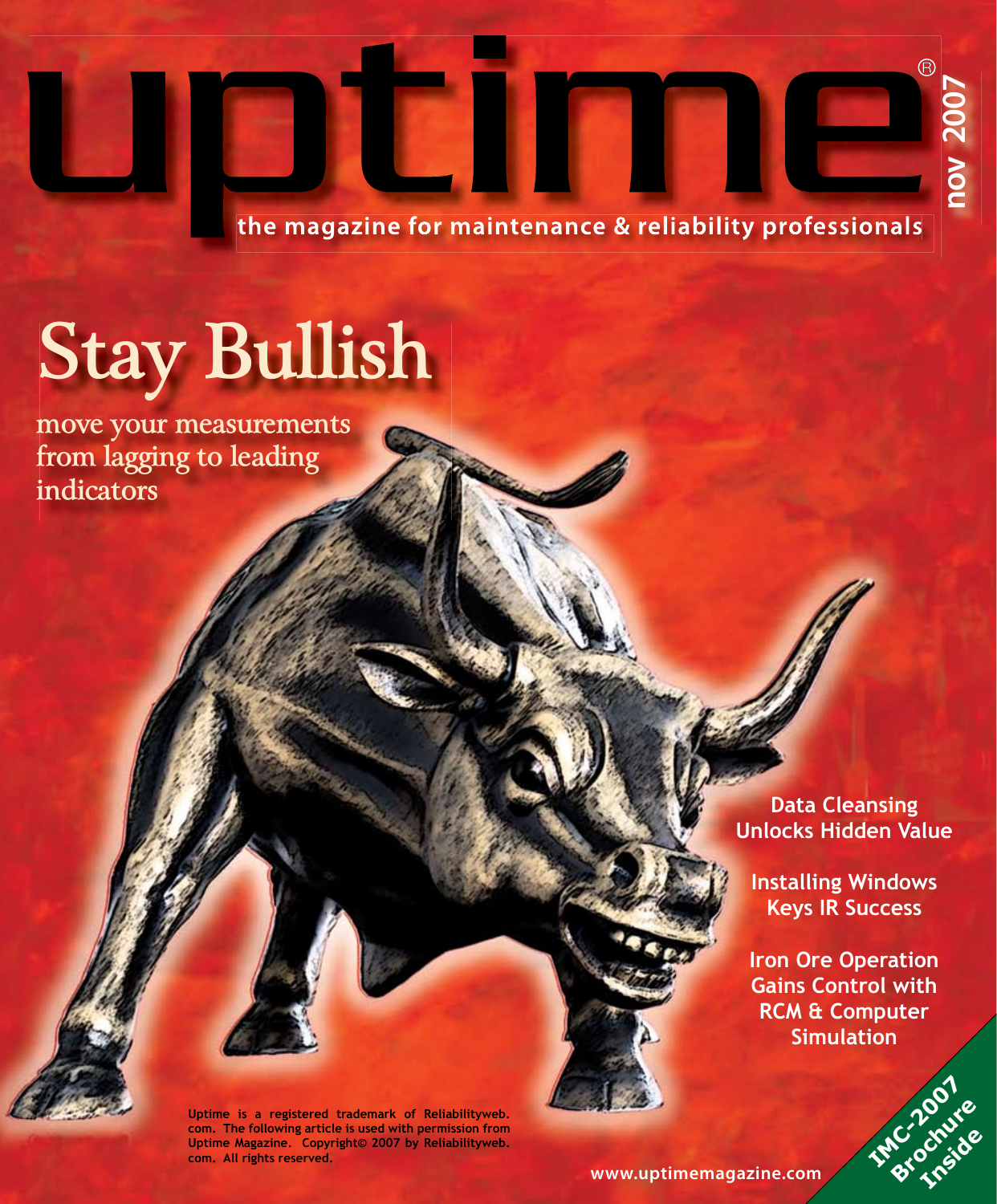## **Useful Tool or Marketing Ploy?**

 **The Society of Automotive Engineers RCM Standard** 

*by JC Leverette*

he Society of Automotive Engineers (SAE) Standard on Reliability-Centered Maintenance (RCM), SAE JA1011, continues to generate a lot of discussion wherever RCM is discussed. Not surprisingly, it was at the center of a few discussions at the recent RCM Manager's Forum in Honolulu, HI, where many leaders in the field gathered. The Forum had an interesting session dedicated to the importance of an RCM standard. The In the Society of Automotive Engineers (SAE) Standard on Reliability-Centered Maintenance (RCM), SAE JA1011, continues to generate a lot of discussion wherever RCM is discussed. Not surprisingly, it was at the center of a panel contained only a group of RCM experts from one particular view of the RCM spectrum. While the panel was certainly knowledgeable and presented their side of the story very well, there are other views on the need for and how an RCM standard should be used. As one of the authors of SAE [A1011 involved from beginning to release, it is my hope to provide a somewhat different perspective on its purpose and how it should be used.

In the many forums where I have seen JA1011 discussed, there are a wide range of opinions on its usefulness, its purpose, where it came from, and whether it is valuable or useless, good or evil, or none of the above. I have also seen a lot of misinformation related to JA1011, and unfortunately, discussions like the one at the RCM Manager's Forum unintentionally create an impression that JA1011 was created by and for one group of RCM proponents. My intent in writing this article is to provide two things: 1) some facts about how and why JA1011 was developed, and 2) some of my own opinions on how JA1011 should be used and not used.

#### **The Origins of JA1011**

In the early 1990's, the Department of Defense (DoD) began several initiatives to streamline their procurement process. One of these initiatives was a decision to reduce the reliance on military standards in new acquisitions because they were perceived as costly and burdensome on OEMs. Instead, DoD wanted to use commercial or performance standards. This decision was implemented by systematically canceling a large number of military standards. One of those cancelled was MIL-STD-2173, which documented the RCM process used by the Naval Air Systems Commend (NAVAIR). Naturally, NAVAIR became very interested in what commercial standard would replace MIL-STD-2173.

In support of this initiative, a group called the Reliability, Maintainability and Supportability (RMS) Partnership, coordinated the efforts of various societies and organizations involved in developing standards related to reliability, maintainability and supportability. The RMS Partnership asked SAE to lead the development of a commercial RCM Standard since no acceptable commercial equivalent existed at the time. SAE was selected as the relevant society for this standard because of their focus on the mobility industries and most of those involved at the time were in the aviation industry. The requirement was passed to SAE in Dallas, TX in the summer of 1994.

Shortly after accepting responsibility, SAE chartered a sub-committee to begin development of an RCM standard under its G-11 Supportability Committee. The RCM subcommittee initially consisted of representatives from NAVAIR and various DoD contractors. At the time, there was no commercial interest in the RCM standard other than the few aircraft OEMs who wanted to stay abreast of what they would be required to do while building airplanes. It was noted somewhat humorously by the attendees that the development of a "commercial" standard was being performed almost exclusively by personnel associated with the US Government and a few Government contractors.

We started down several different paths in developing this standard, including one directed by "higher-ups" in SAE to develop a "preventive maintenance" standard instead of an "RCM Standard" because, ironically, they didn't think there would be enough interest in RCM to warrant its own standard. A quote from one of the related e-mails is presented for its humor value: "We [the SAE Supportability Committee] are not interested in an 'RCM spec'. We want a 'scheduled maintenance spec'. An 'RCM spec' would be too narrow in scope. There's not enough general interest in RCM to justify SAE involvement in such a spec." Although not quite the same magnitude, this statement could go down in history as one of the worst predictions ever, right alongside the computer company executive in the early 1980's who said there would never be great use for home computers!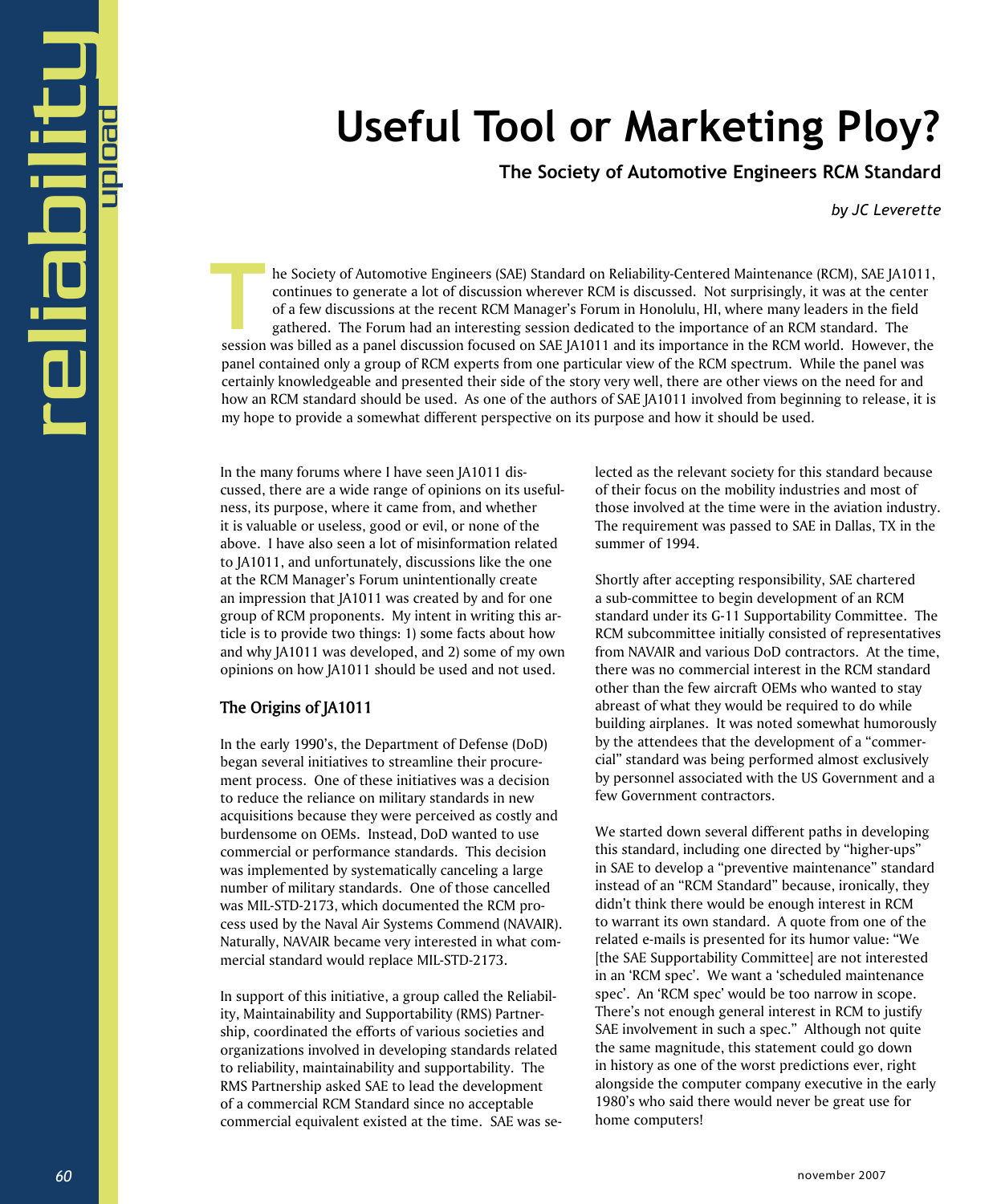We also found ourselves at various times trying to correct known or perceived deficiencies in current processes, but could not agree on how to correct them. Eventually we concluded that there really was no "standard" RCM process and that a "Standard" was not the place to develop new and untried procedures. We also decided to ignore the directive to create a preventive maintenance standard and began to settle on the idea of creating a set of criteria that would allow users to determine if a given process was conforming to the original tenets of RCM as defined by Nowlan and Heap.

Late in the process, we made efforts to seek out experience from commercial industry as interest in RCM had grown. In late 1997, John Moubray and a few users of the RCM2™ process became involved. Despite some lively debates along the way, we were able to complete JA1011 in 1999. Those who were involved can attest, a lot of tears and blood were left on meeting room floors along the way. However, I believe we all felt that the final product was a carefully scoped and crafted compromise that delivered on its authors' intent: a document that identified the original tenets of RCM as defined by Nowlan

and Heap and for the most part omitted commercial agendas.

#### **The Purpose of JA1011**

SAE JA1011 exists today because the DoD wanted a commercial standard for RCM. The primary purpose in developing JA1011 was to provide a document that DoD could reference in contracts that would ensure DoD got what they were expecting when they contracted for RCM analysis and not an abbreviated or completely different process claiming to be RCM. Although some had strong opinions on whether these "alternative" processes were good or bad, it was not the intent of the majority of the authors of JA1011 to pass judgment on all of these other processes. A couple of references to other processes did get into the standard; in hindsight they probably should have been left out. The purpose of the standard was to define the RCM process as those involved knew it, understood it, and wanted it to remain for their use.

SAE defines its standards as technical reports that are "a documentation of broadly accepted engineering practices or specifications for a material, product, process, procedure, or test method." Anyone who has spent time in the RCM field knows there are a large number of processes with quite a bit of variation being called RCM. Although there weren't as many at the time JA1011 was started, it was clear that there wasn't a single process that fit the definition outlined above. It became clear that, instead of identifying a specific process, the only alternative was to identify the common characteristics of processes that made them RCM. For these characteristics, we used the original Nowlan and Heap report, which coined the term RCM, as the basis.

The purpose of SAE JA1011 is to provide a measuring stick to compare processes to see if they adhere to the original tenets of the Nowlan and Heap report. It was intended to provide the minimum requirements of an RCM process using the principles identified by Nowlan and Heap. We envisioned that others would come up with creative solutions that improved upon the basic process. As long as they complied with the minimum elements of the standard, improvements were and are encouraged. JA1011 was not intended to lay claim to the term RCM

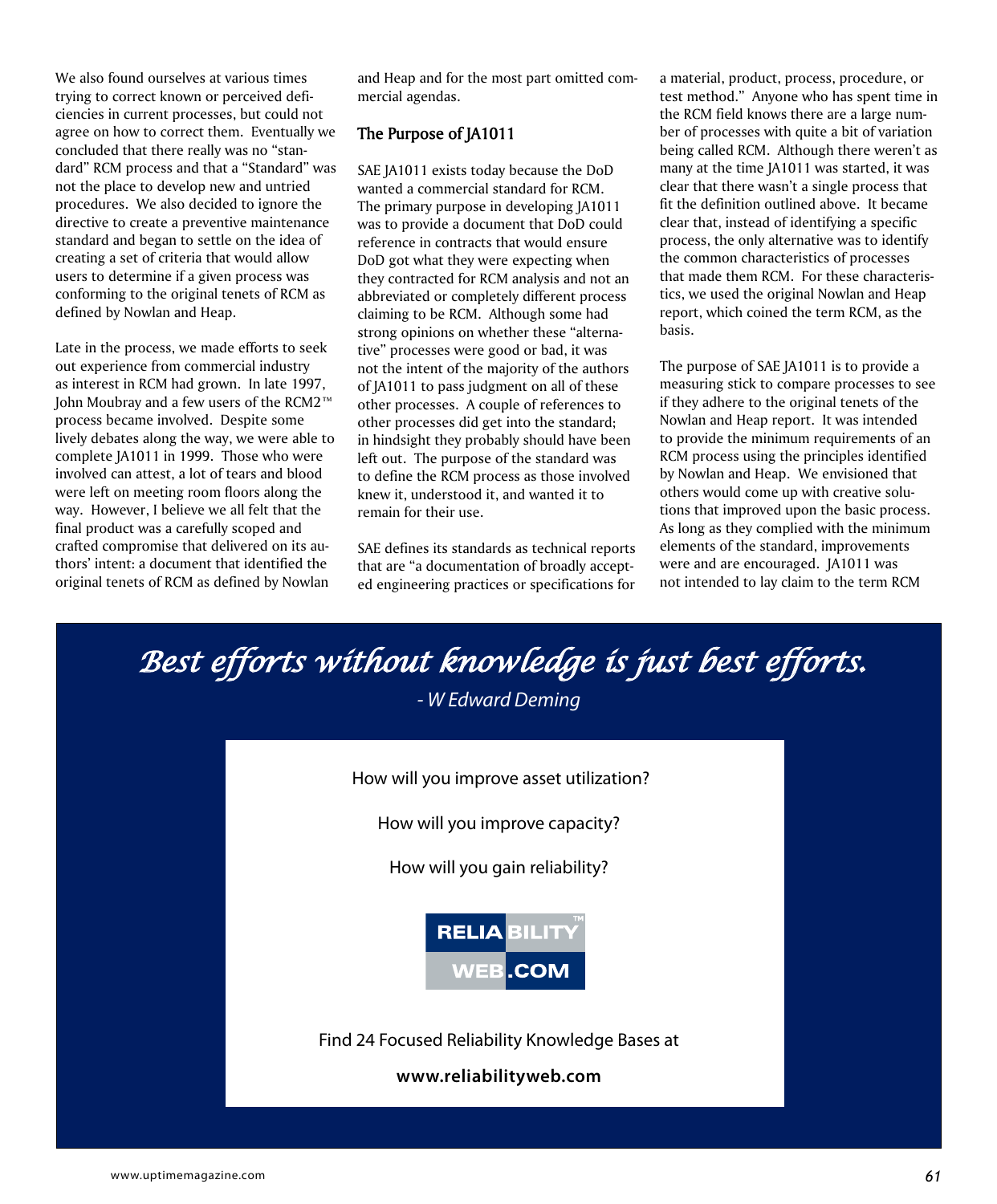

### **See the future** in Infrared

See our extensive line of Infrared cameras for all handheld and fixed mounted applications at: InfraredCamerasInc.com 8 Reliabilitytools.com 1-866-861-0788



or determine the validity or usefulness of processes that do not comply with it. While I feel certain most of the authors believe that "real" RCM follows those principles laid out by Nowlan and Heap, most of us are under no illusion that the initials "R-C-M" can't be used to describe any number of processes, even if they are not remotely related to the original. The solution is simple: if you want RCM to refer to SAE JA1011 compliant RCM in your application, reference it that way in a contract, request for proposal, or statement of work.

JA1011 should be used as a tool by users of RCM to decide if a given process will do what they want it to do. Like all standards, it can be "tailored" or modified to use only those elements a particular user finds useful. As a measuring stick, it can be used to identify differences in processes that do not comply. It is up to the user to decide whether those differences are good, bad, or matter at all. Users are free to use it however they wish, or not use it at all. JA1011 is not mandatory or enforceable through any vehicle other than by contract reference. There are no organi zations that I am aware of currently certifying compliance with JA1011, so it is ultimately the responsibility of the user to decide whether a particular process is compliant. Claims by those that disparage other pro cesses, saying they are not JA1011 compliant and, therefore, not as good as their own, should be viewed with suspicion. In my opin ion and experience, most of those criticizing other processes have very little idea how those other processes are used and whether they are appropriate for a given application. Again, only users are qualified to make that decision.

#### **What JA1011 Doesn't Do**

One of the topics discussed by the panel at the RCM Manager's forum was what should be added to the Standard. That discussion was one of the primary motivators for writing this article, as one of their points advocated exactly the opposite position taken by the original authors of JA1011 and clearly vio lated the definition of what should be in a standard as described above.

The issue was how RCM analysis should be accomplished. JA1011 purposely does not address how to execute the RCM analysis process. The panel in Hawaii was advocat ing that JA1011 be updated to include the practice of using "facilitating meetings" with representation from certain key groups and that all analysis decisions be made in a con sensus building fashion. That JA1011 does not address this issue was well discussed, intentional, and completely agreed to dur ing its development, even by Mr. Moubray, who was a tireless advocate of this method. There was not at the time, nor is there now, a "broad acceptance" that this is the only acceptable way to perform RCM. Our experi ence is quite the contrary. We have obtained high quality results using several different methods including facilitated meetings and individual analysts who solicit the required information from all relevant sources. In or der to perform competent analysis, you need experience and knowledge in three main areas: technical knowledge of the equipment itself, knowledge of the operating environ ment and how the equipment is used, and knowledge of the RCM process and related reliability and failure principles. How these elements of knowledge are best brought together vary by situation. The decision of how to perform RCM is best made by the organization implementing an RCM program once they understand what it takes to ex ecute the process.

There are several other topics that were discussed in the development of JA1011 and not included in it for similar reasons. Two examples are a decision logic diagram and how to decide which assets should have RCM applied to them. Those topics deserve significant discussion on their own. I'll save those for another day and another article.

In summary, JA1011 was intended to be a tool for users to evaluate all of the different RCM processes they were likely to encounter. It was developed to identify whether process es being called RCM, adhered to the original tenets of RCM as defined by Nowlan and Heap. How users use that tool and what they do with the results are totally up to them.

*JC Leverette is currently the Vice-President of Engineering and Logistics at Andromeda Systems Incorporated and is leading RCM projects and other reliability and mainte nance projects in a wide range of industries. Previously he was a Senior Engineer with the Naval Air Systems Command where he was involved in several RCM projects, assisted in developing NAVAIR's current processes, poli cies, and tools, and participated in the devel opment of SAE JA1011. He has been involved in the RCM field for more than 18 years.*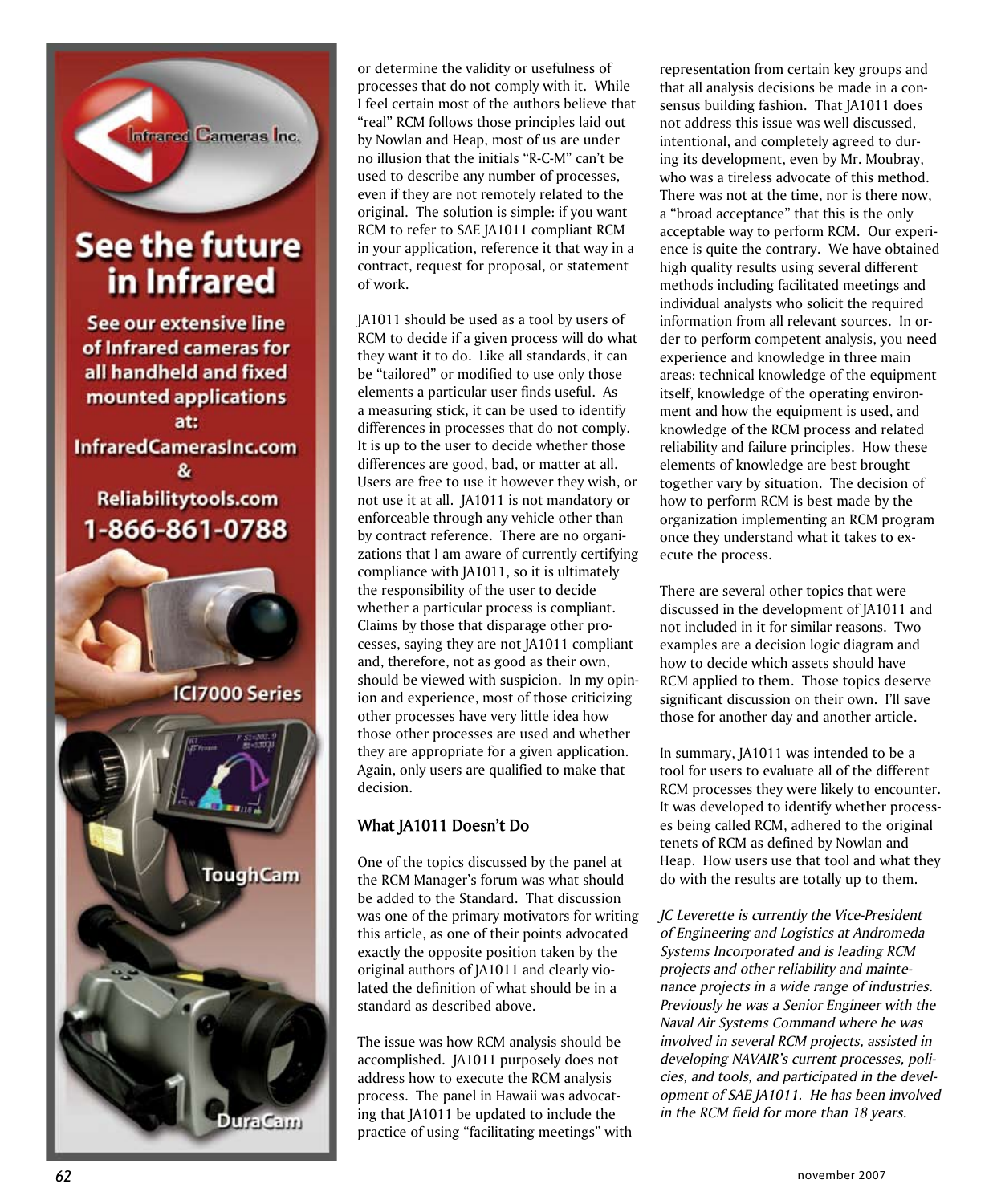

# Reliability results moving too slow?

The do-it-yourself approach to reliability often yields results so slowly that management loses patience. As a result, they move on to some other high-payback initiative while your reliability program creeps along without the support it deserves.

#### GE can help.

The difference in our reliability consulting and implementation services isn't just our people. It's in our approach. After comparing your organization to the reliability practices and results of peers in your industry, we work side-by-side with you to actually implement the improvements identified while helping you build critical support and credibility with your management. And by implementation assistance, we mean exactly that. You can delegate program design tasks to us if desired, from writing PdMs to conducting FMEAs to everything in between.

Accelerate your reliability results by visiting us online at www.ge-energy.com/rcis to contact the GE reliability consultant nearest you.



imagination at work